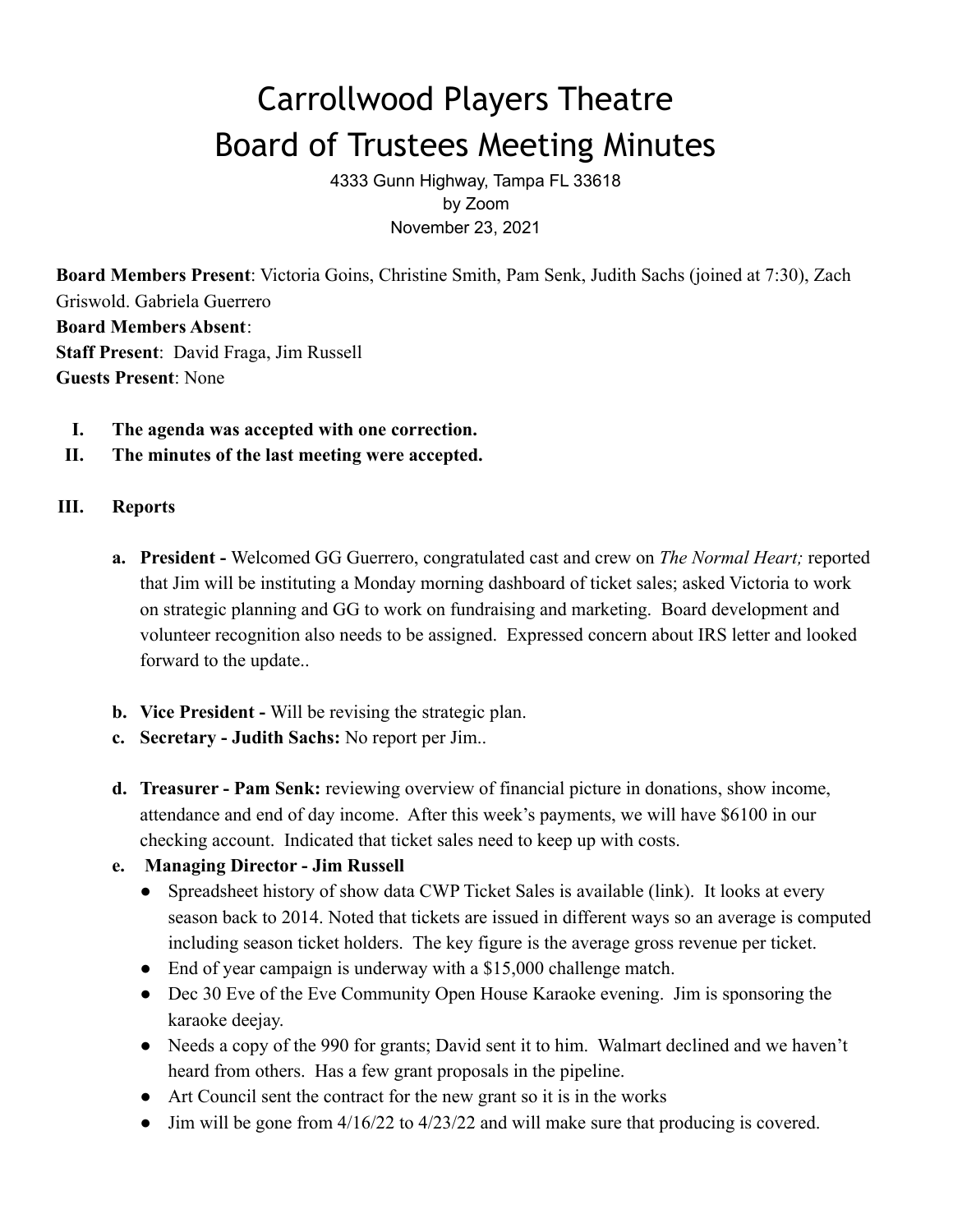#### **f. Manager, Production and Finance - David Fraga**

**Finance Summary**: Reports attached. Will be submitting annual report in February **IRS issue:** David spoke to the IRS and asked for the waiver. **David's contract:** David informed the board that he is giving his 60 day notice (January 22) for the producing part of his contract; he will continue the financial part of his contract. The board thanked David for his exceptional producing work. GG offered to help starting in January.

Links to Reports:

| <b>September Profit and Loss</b> | <b>Delusions Summary</b> | <b>Cabaret Summary</b> |
|----------------------------------|--------------------------|------------------------|
| <b>October Profit and Loss</b>   | <b>Vanya Summary</b>     | <b>Accts Payable</b>   |

**[Dept of Corp - Amendment](https://drive.google.com/file/d/1hTAGWgEVAV3JaH_2XefpA4iUFV3nUqZl/view?usp=sharing)**

**g. Artistic Council Chair - Zach Griswold:** Reported on surveys from casts, only concern from Cabaret was the set; some actions will be taken to improve that.

**h. Marketing and Fundraising:** GG will meet with Jim and Christine to discuss marketing and fundraising following the October meeting on that topic.

# **V. Old Business**

- **a. Fundraising**
- **b. Independent Contractors/W2 Employees -** Insurance has been paid.

#### **VI. New Business**

**a. Update of Mask Policy for Performers** - Current policy is that vaccinated performers will have the option to perform on-stage only without a mask. The board approved a motion to give Jim the power to alter the policy at his discretion.

#### **VII. Adjournment**

Judith moved to adjourn the meeting. Judith seconded the motion. The motion passed unanimously. The